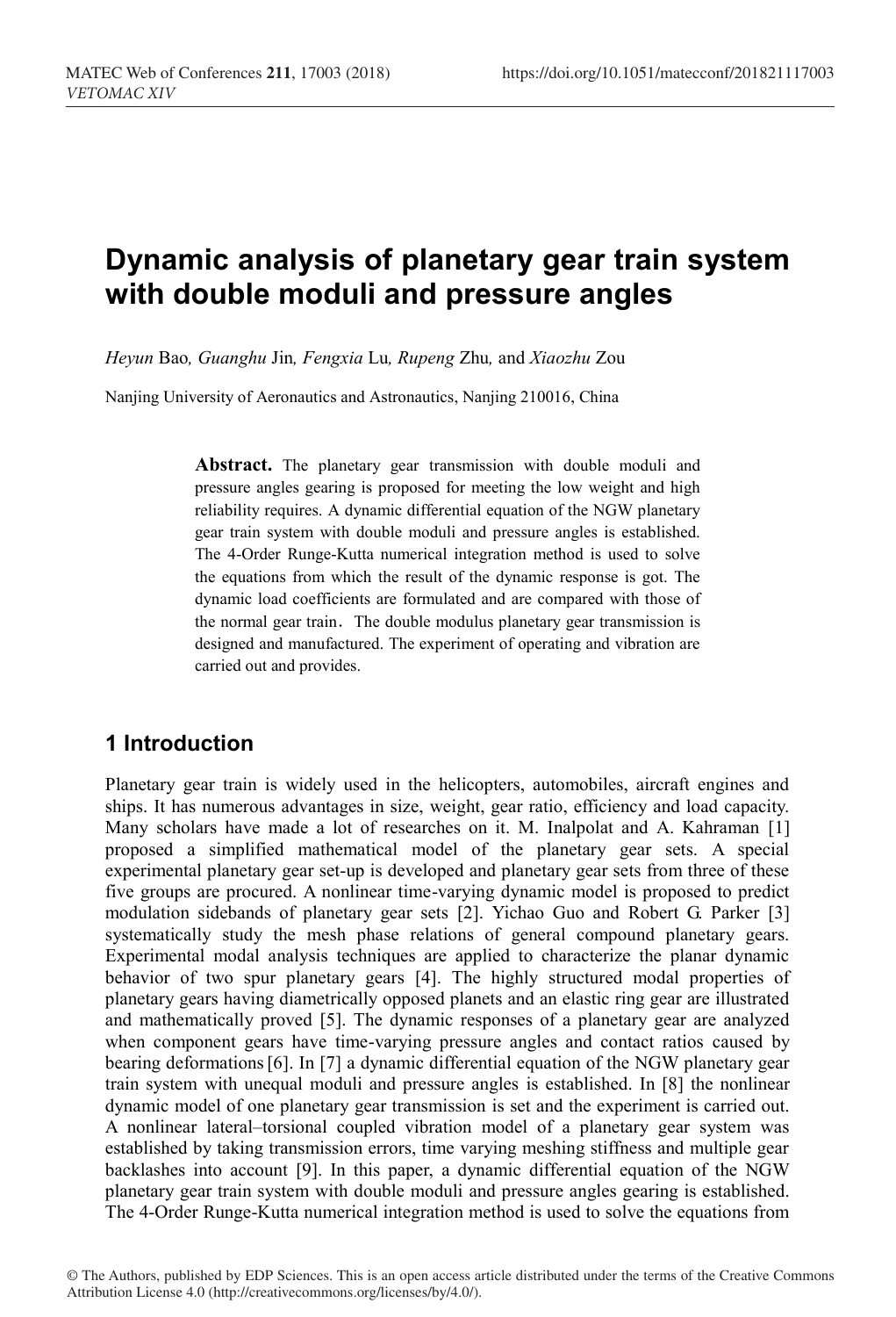which the result of the dynamic response is got. The dynamic load coefficients are formulated and are compared with those of the normal gear train. The planetary gear transmission with double moduli and pressure angles gearing is designed and manufactured. In addition, the experiment is carried out.

#### **2 System parameters**

Fig.1 illustrates a single stage planetary gear train consisting of a sun gear, a ring gear, several planets and a carrier. Sun gear is selected as the input component and the carrier as the output component. There are two double moduli and pressure angles gearings in the planetary gear train. One is external gear pair  $z_s$ - $z_{pi}$ , the parameters of which meet

$$
m_s \cos \alpha_s = m_{pi} \cos \alpha_{pi} \tag{1}
$$

Where, *m*<sup>s</sup> and *m*pi are moduli of sun and planet gears respectively; *α*<sup>s</sup> and *α*pi are pressure angles of sun and planet gears respectively. The other is internal gear pair  $z_{pi}$ - $z_{r}$ , the parameters of which meet

$$
m_{pi} \cos \alpha_{pi} = m_r \cos \alpha_r \tag{2}
$$

Where,  $m_{pi}$  and  $m_r$  are moduli of planet and ring gears respectively;  $a_{pi}$  and  $a_r$  are pressure angles of planet and ring gears respectively.



**Fig. 1.** Movement diagram.

### **3 Dynamics model of planetary gear system**

The dynamic model of the system is shown in Fig.2. Planet carrier is the reference coordinate system of the model. The three degrees of freedom of sun gear are fixed on the planet carrier and the origin is coincident with the planet carrier center. The planet gear center is chosen as the origin of coordinate system and is fixed on the planet carrier, too. The system has (6+3*N*) degrees of freedom and the generalized coordinate *X* can be expressed as follows:

$$
X = (x_d, x_s, H_s, V_s, H_{pi}, V_{pi}, x_{pi}, x_c, x_l)^T \qquad (i=1,2,3,\ldots,N)
$$
 (3)

where *H<sub>s</sub>* and *H<sub>pi</sub>* are the horizontal degrees of freedom of sun gear and planetary gear, respectively;  $V_s$  and  $V_{pi}$  are the vertical degrees of freedom of sun gear and planetary gear, respectively;  $x_d$  and  $x_l$  are the input and output component displacements, respectively;  $x_s$ ,  $x_{pi}$  and  $x_c$  are equivalent linear displacements on meshing line of sun gear, planet carrier and planetary gear, respectively; *N* is the number of the planet gears.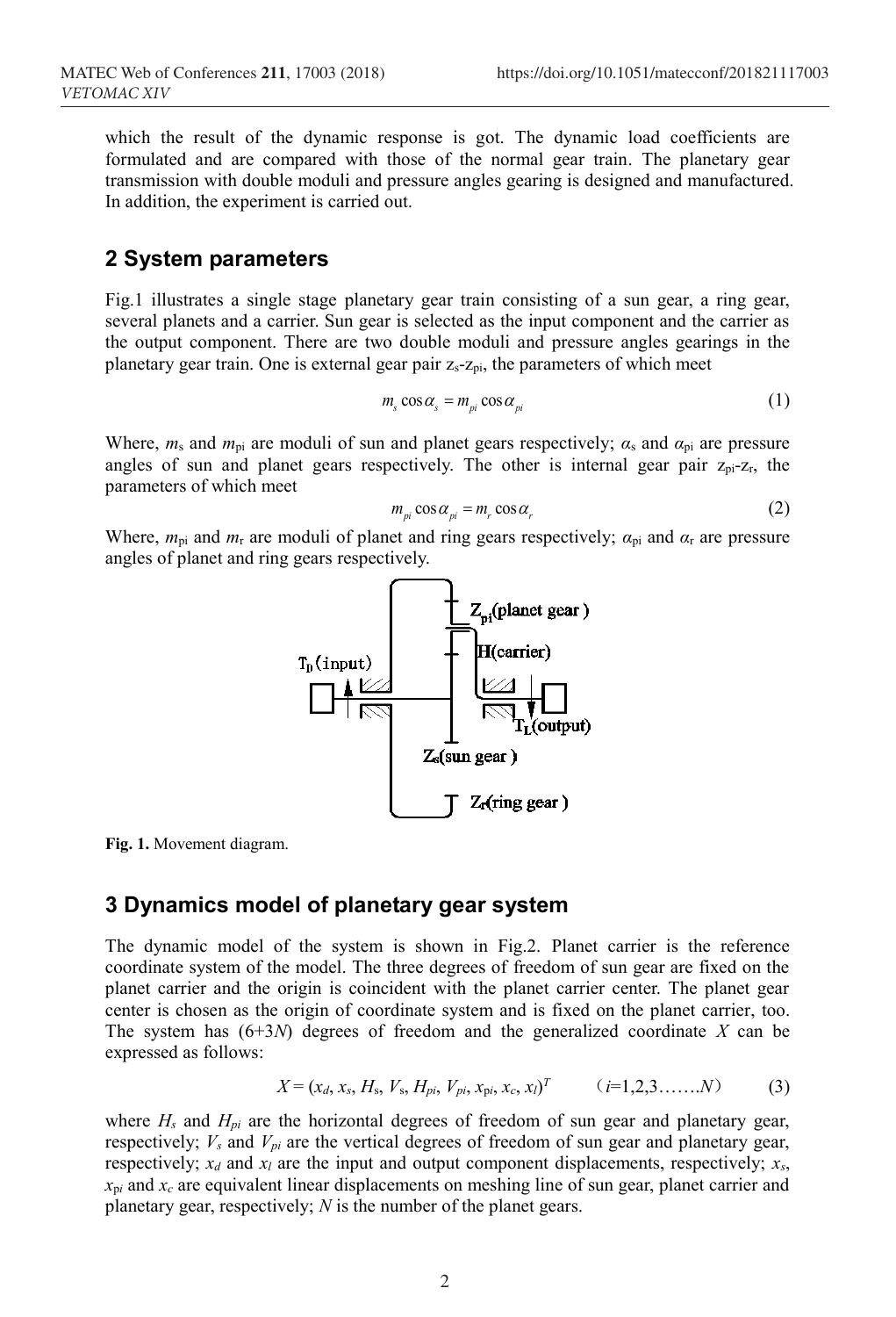

**Fig. 2.** Dynamics model of planetary gear system.

The equivalent accumulated meshing errors  $e_{\text{spl}}$  of sun gear, planetary gear and internal gear eccentric error and displacement equivalent errors *er*<sup>p</sup>*<sup>i</sup>* on the meshing line of each gear are as follows:

$$
\begin{cases}\ne_{\text{sp}i}(t) = E_{\text{sp}i}\sin(\omega t + \phi_{\text{sp}i}) + E_{\text{s}}\sin(\omega_{\text{s}c}t + \beta_{\text{s}} - \phi_i) + E_{\text{p}i}\sin(\omega_{\text{pc}}t + \beta_{\text{p}i} + \alpha) \\
e_{r\text{p}i}(t) = E_{r\text{p}i}\sin(\omega_r t + \phi_{r\text{p}i}) - E_{\text{p}i}\sin(\omega_{\text{pc}}t + \beta_{\text{s}} + \alpha) - E_r\sin(\omega_{r\text{c}t} + \beta_r - \phi_i)\n\end{cases}
$$
\n(4)

where *φspi* and *φrpi* are initial phase of the teeth frequency errors *Espi* and *Erpi* respectively; *E*s,  $E_{pi}$  and  $E_r$  are eccentric error of sun gear, planet gear and internal gear, the  $\varphi_s$ ,  $\varphi_{pi}$  and  $\varphi_r$  are initial phase of those.  $\omega$  is meshing frequency of epicyclic train;  $\omega_{sc}$ ,  $\omega_{pc}$  and  $\omega_{rc}$  are angular velocity relative to planet carrier of sun gear, planetary gear and internal gear, respectively.

The relative displacement on the planetary gear transmission system line of action caused by rotation displacement are:

$$
\begin{cases} x_{\rm spi} = x_{\rm s} - x_{\rm p i} - x_{\rm c} - e_{\rm spi}(t) \\ x_{r \rm p i} = x_{\rm p i} - x_{\rm c} - e_{r \rm p i}(t) \end{cases}
$$
(5)

The forces  $F_{\text{spl}}$  between sun gear and planetary gear and the force  $F_{\text{rpl}}$  between planetary gear and internal gear are respectively

$$
\begin{cases}\nF_{\text{sp}i} = K_{\text{sp}i}(x_{\text{sp}i} + \delta_{\text{sp}i} - e_{\text{sp}i}(t)) & (i=1,2,...N) \\
F_{\text{sp}i} = K_{\text{sp}i}(x_{\text{sp}i} - e_{\text{sp}i}(t))\n\end{cases}
$$
\n(6)

The damping coefficient  $C_{sp}$  of sun gear with planetary gear is

$$
C_{\rm sp} = 2\zeta_1 \sqrt{k_{\rm sp} / (1/m_{\rm p} + 1/m_{\rm s})}
$$
 (7)

and the damping coefficient  $C_{rp}$  of planetary gear with internal gear is

$$
C_{rp} = 2\zeta_2 \sqrt{k_{rp}/(1/m_r + 1/m_p)}
$$
 (8)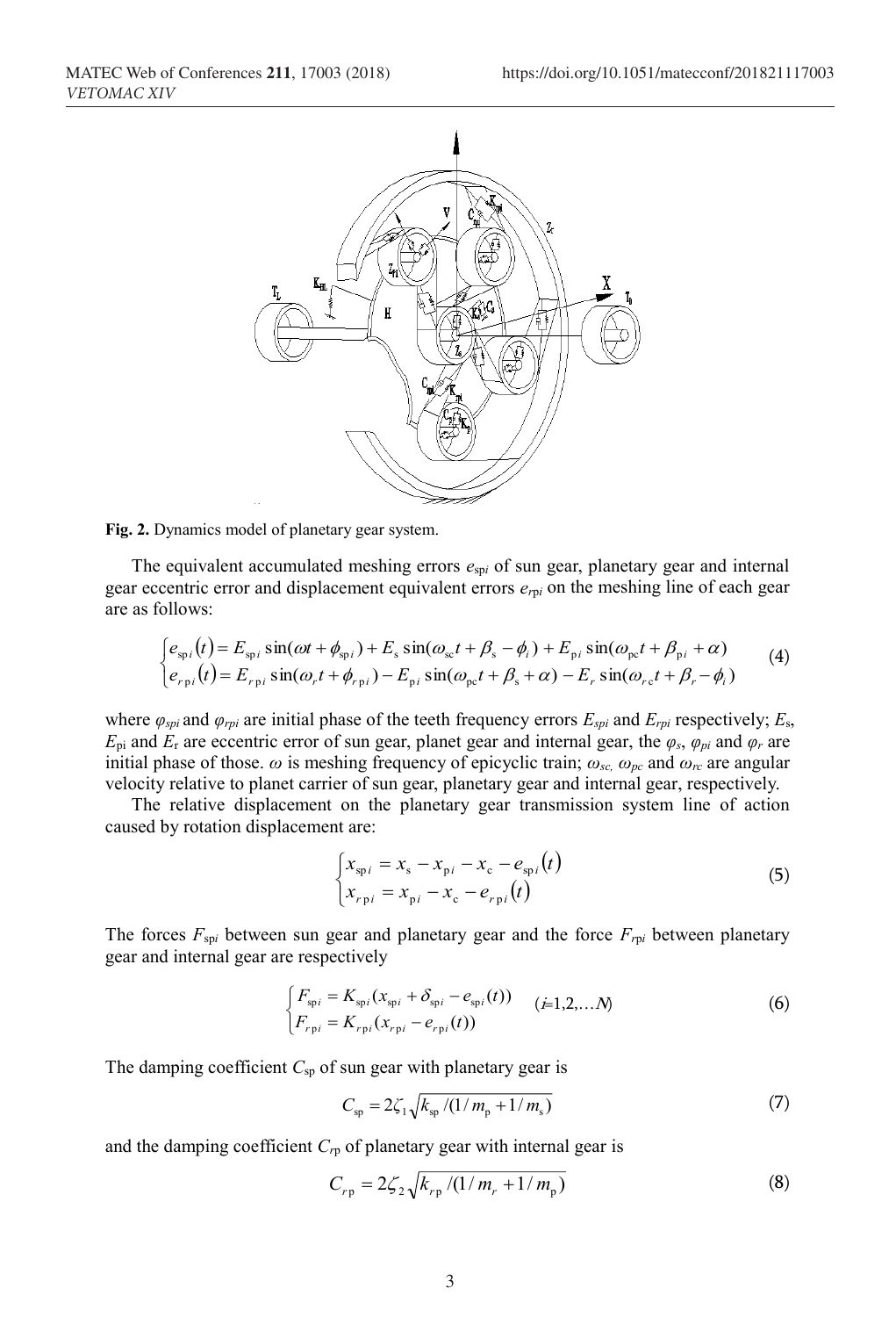where *ζ*<sup>1</sup> and *ζ*<sup>2</sup> are damping ratios of sun gear with planetary gear and planetary gear with internal gear; *k*sp and *kr*<sup>p</sup> are average action stiffnesses of sun gear with planetary gear and planetary gear with internal gear.

The damping force  $D_{\text{sp}i}$  of sun gear with planetary gear and  $D_{\text{rp}i}$  of planetary gear with internal gear respectively are

$$
\begin{cases}\nD_{\text{sp}i} = C_{\text{sp}i}(\dot{x}_{\text{sp}i} + \dot{\delta}_{\text{sp}i} - \dot{e}_{\text{sp}i}(t)) & (i=1,2,...N) \\
D_{\text{p}i} = C_{\text{rp}i}(\dot{x}_{\text{rp}i} - \dot{e}_{\text{rp}i}(t))\n\end{cases}
$$
\n(9)

According dynamic model of planetary gear transmission system in Fig. 2, system dynamics equations are in the form:

$$
\begin{vmatrix}\nM_d\ddot{x}_d + \frac{K_d}{r_{bs}^2}(x_d - x_s) = P_d \\
M_s\ddot{x}_s + \sum_{i=1}^N (F_{spi} + D_{spi}) - \frac{K_d}{r_{bs}^2}(x_d - x_s) = 0 \\
m_s\ddot{H}_s + \sum_{i=1}^N (F_{spi} + D_{spi})\sin(\alpha_{sp} - \varphi_i) + K_sH_s = 0 \\
m_s\ddot{V}_s + \sum_{i=1}^N (F_{spi} + D_{spi})\cos(\alpha_{sp} - \varphi_i) + K_sV_s = 0 \qquad (i=1,2,3,.....N) \qquad (10) \\
M_p\ddot{x}_{pi} - (F_{spi} + D_{spi}) + (F_{rpi} + D_{rpii}) = 0 \\
m_p\ddot{H}_{pi} - (F_{spi} + D_{spi})\sin\alpha_{sp} + (F_{rpi} + D_{rpii})\sin\alpha_{sp} + K_p[H_{pi} - H_c \cos\varphi_i - V_c \sin\varphi_i] = 0 \\
m_p\ddot{V}_{pi} - (F_{spi} + D_{spi})\cos\alpha_{sp} - (F_{rpi} + D_{rpii})\cos\alpha_{rp} + K_p[V_{pi} - x_c + H_c \sin\varphi_i - V_c \cos\varphi_i] = 0 \\
M_c\ddot{x}_c + K_p(x_c - \sum_{i=1}^N V_{pii}) + \frac{K_1}{r_{bs}^2}(x_c - x_i) = 0 \\
M_1\ddot{x}_1 - \frac{K_1}{r_{bs}^2}(x_c - x_i) = -P_l\n\end{vmatrix}
$$

where, *α* is the pressure angle; *r*<sup>b</sup> is the radius of gear base circle; *ms*, *mpi* and *mc* are equivalent mass of the sun gear, planet gears and planet carrier, respectively, with  $m_k = J_k/r_k^2$  $(k=$ s, *pi*, *c*); *M<sub>d</sub>*, *M<sub>s</sub>*, *M<sub>pi</sub>*, *M<sub>c</sub>* and *M<sub>l</sub>* are mass of the input component, sun gear, planet gears, planet carrier and load;  $K_s$  and  $K_p$  are support stiffness of sun gear and planet gears;  $r_c$  is radius of base circle of planet carrier;  $P_d$  and  $P_l$  is the input and output force, respectively.

#### **4 Solution of dynamically differential equation**

The differential equations were solved by 4-Order Runge-Kutta method. The relevant parameters are as follow: *P*=10kW, *n*=1200r/min, *xs* =0.5417, *xpi* =-0.416, *xr* =0.2, *zs* =30, *zpi* =31, *zr* =91, *αr =*24º, *ms* =*mpi* =3.08mm, *mr* =3.12mm, *E*<sup>s</sup> =3µm,*E*<sup>p</sup>*<sup>i</sup>* =3µm,*E*<sup>r</sup> =3µm,  $E_{\text{spl}} = 3\,\mu\text{m}$ ,  $E_{\text{rpi}} = 3\,\mu\text{m}$ ,  $\alpha_s = \alpha_{pi} = 22.2698^\circ$ .

The dynamic load coefficients of planetary gears are

$$
\begin{cases}\nG_{\text{spi}} = N(P_{\text{spi}})_{\text{max}} / P_d & (i=1,2,\dots,N) \\
G_{\text{spi}} = N(P_{\text{spi}})_{\text{max}} / P_l\n\end{cases} \tag{11}
$$

The time-domain graph of dynamic loads of the double moduli and the normal planetary gears (*α*=24º, *m*=3.12mm) were obtained as shown in Figs. 3-4.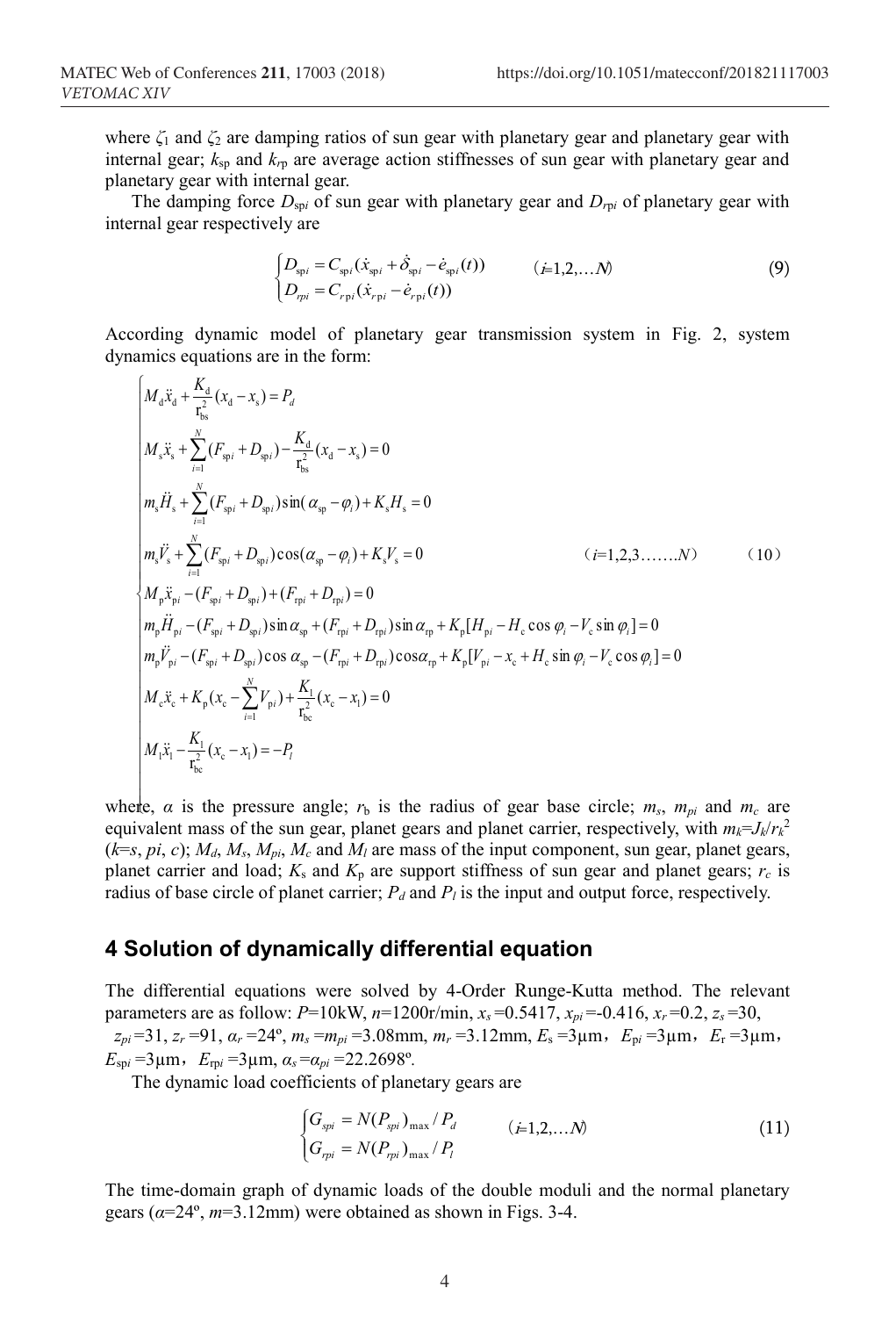



**Fig. 3.** The dynamic loads of the double moduli planetary gears.





(a) The dynamic loads of the internal gear pair (b) The dynamic loads of the external gear pair

**Fig. 4.** The dynamic loads of the normal planetary gears.

The dynamic load coefficients of the double moduli and the normal planetary gears (*α*=24º, *m*=3.12mm) system were obtained as shown in Table 1.

| dynamic load coefficients     | $G_{\rm{spl}}$ | $G_{\rm sp2}$ | $G_{\rm sp3}$ | $G_{\rm rD1}$ | $G_{\rm rD2}$ | $G_{\rm rD3}$ |
|-------------------------------|----------------|---------------|---------------|---------------|---------------|---------------|
| double moduli planetary gears | 1.1950         | 1.2171        | 1.2265        | 1.2907        | 1.3053        | 1.3023        |
| normal planetary gears        | 1.2153         | 1.2371        | 1.2476        | 1.3206        |               | 1.3284        |

**Table 1.** The dynamic load coefficients of the double moduli and the normal one

From Figs. 3-4 and Table 1, it is clear that the dynamic load and its coefficients of the double moduli planetary gears are smaller than those of the normal one. That means the dynamic behavior of the double moduli planetary gears is better than the normal one.

### **5 Experimental verification**

The gear cutter for experimental double moduli planetary gears is shown in Fig. 5. Gear cutter hob is used to cut the sun gear and the planet gear and the gear shaper cutter for the ring gear.







(a)Gear cutter hob (*m*=3.08mm) (b)Gear shaper cutter (*m*=3.12mm)

**Fig. 5.** Gear cutter for experimental double moduli planetary gears.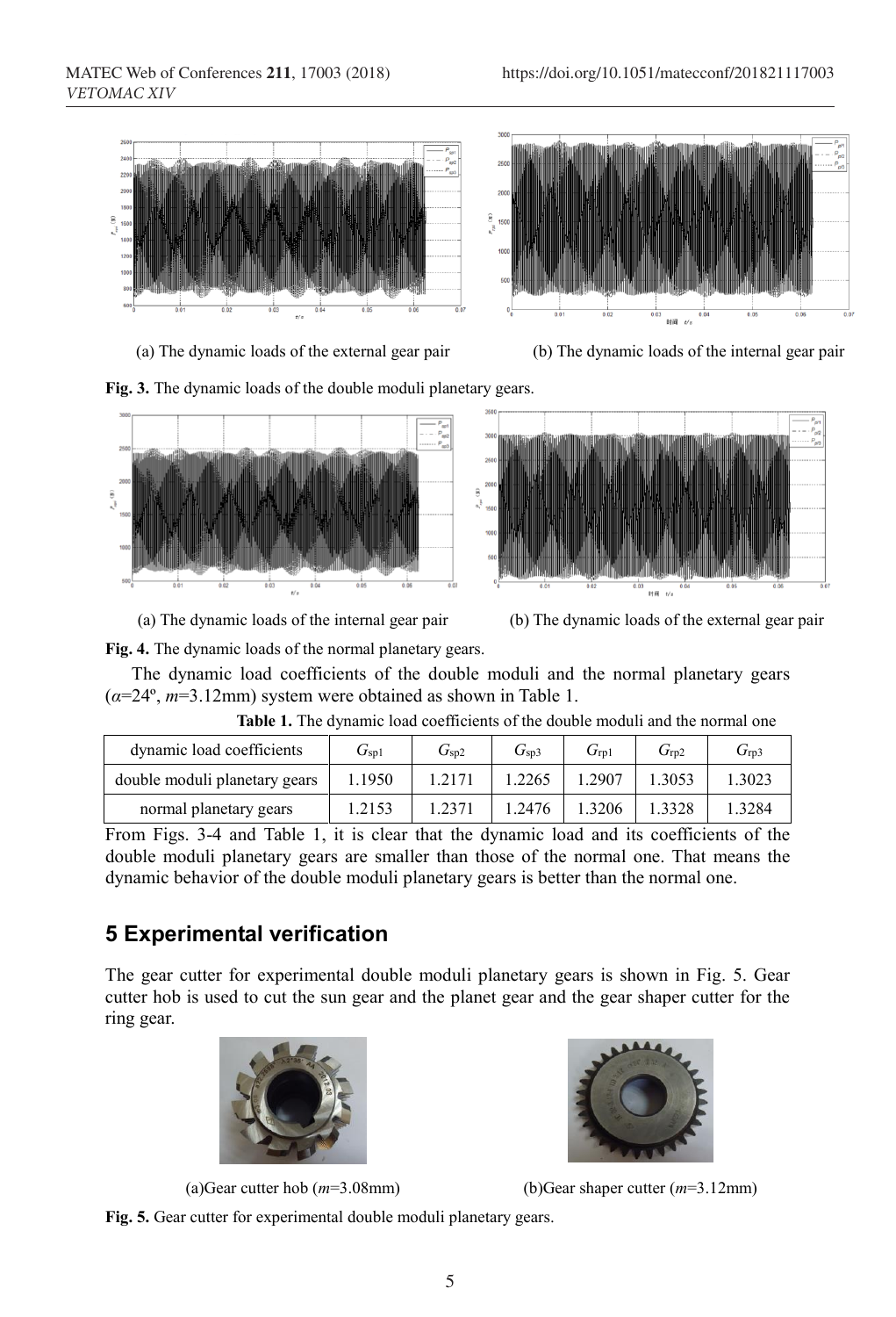Figure 6 shows the schematic of the test rig.



1-Motor 2-(4, 6 and 8) Coupling 3-Torque sensor 5-Double moduli planetary gear box 7-Speed- torque sensor 9-Magnetic powder brake

**Fig. 6.** The test rig schematic.

Test gears with strain gauges are shown in Fig. 7. In Fig. 7(a) is the sun gear with strain gauges and in Fig. 7(b) the ring gear with strain gauges.



(a) sun gear (b) ring gear

**Fig.7.** Test gears with strain gauges

Fig. 8 shows the experimental test system of the double moduli planetary gears and the corresponding results are shown in Fig. 9.



**Fig. 8.** Experimental test system of the double moduli planetary gears.



(a) The result test of the stress-strain curve (b) The load-sharing coefficients of the test



**Fig. 9.** The result of the test.